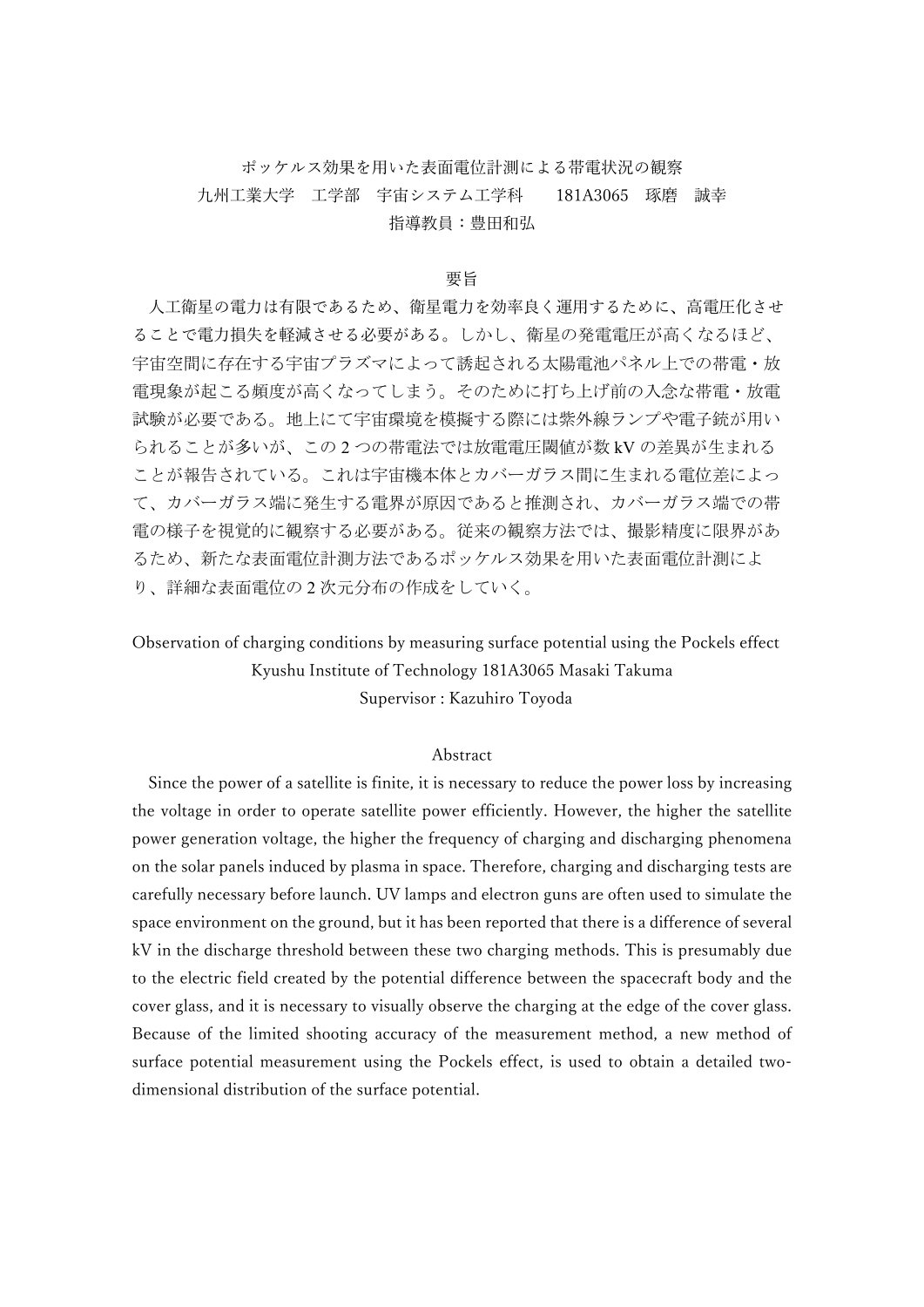目次

- 第1章 序論
	- 1.1 研究背景
	- 1.2 研究状況
	- 1.3 太陽電池構造
	- 1.4 宇宙環境
	- 1.5 帯電現象
		- 1.5.1 光電効果による帯電
		- 1.5.2 二次電子放出による帯電
	- 1.6 放電現象
		- 1.6.1 1 次放電
		- 1.6.2 放電電圧
	- 1.7 研究目的
- 第2章 実験手法
	- 2.1 表面電位計測システムの原理
		- 2.1.1 偏光
		- 2.1.2 ポッケルス効果
		- 2.1.3 光強度と位相差
		- 2.1.4 旋光性
		- 2.1.5 表面電位測定手法
	- 2.2 実験装置
	- 2.3 実験概要
		- 2.3.1(実験Ⅰ)紫外線照射による帯電校正試験
		- 2.3.2(実験Ⅱ)紫外線照射による帯電試験
		- 2.3.3 (実験Ⅲ) 電子銃照射による帯電試験